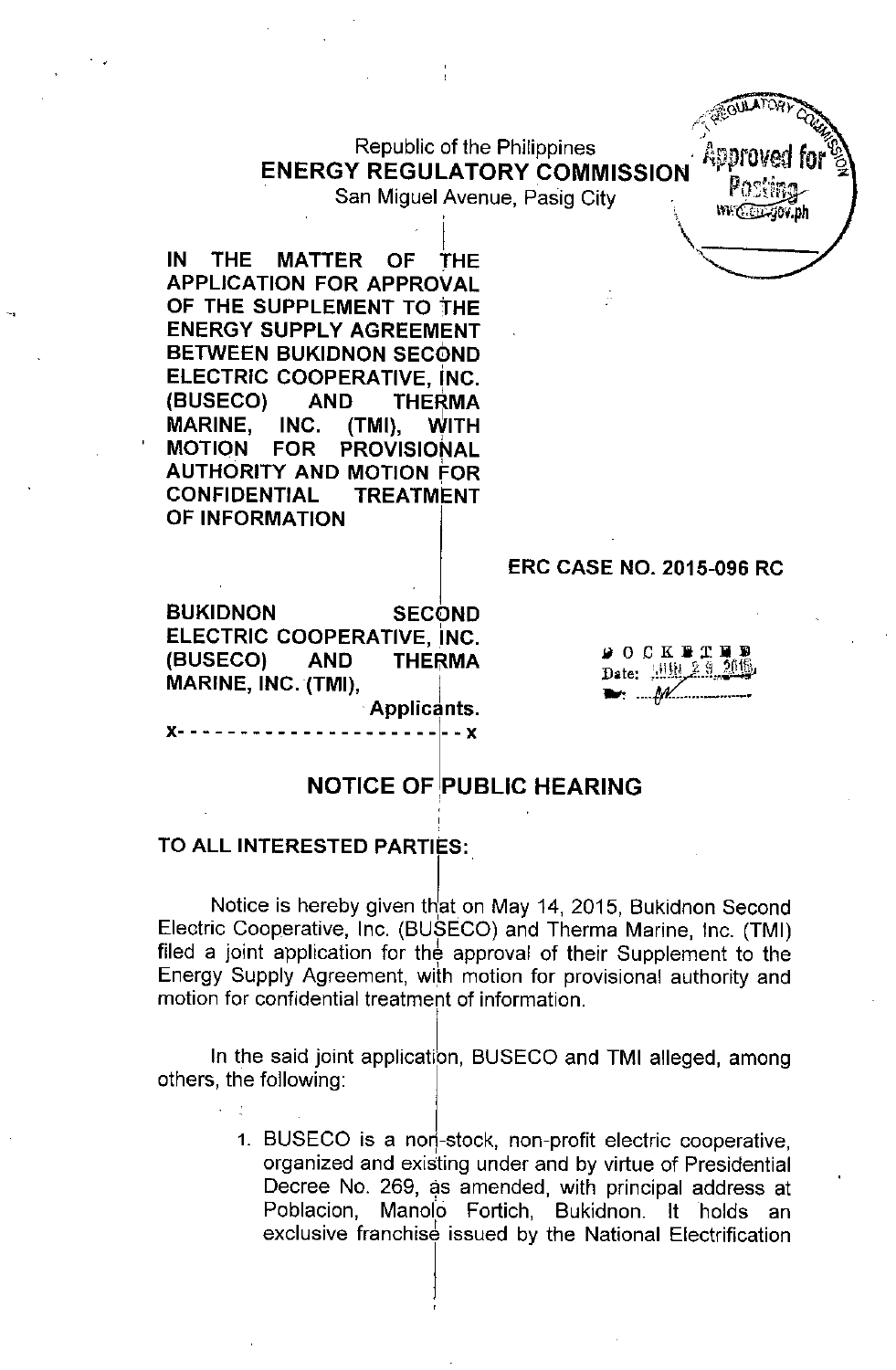Commission to operate an electric light and power distribution service in the City of Malaybalay and the Municipalities of Baungon, Cabanglasan, Impasug-ong, Lantapan, Libona, Malitbog, Manolo Fortich, Sumilao and Talakag, and in Barangay Lilingayon of Valencia City, all in the Province of Bukidnon (Franchise Area);

2. TMI is a generation company duly organized and existing under the laws of the Republic of the Philippines with principal office address in Mobile 2, Lawis, Sta. Ana, Nasipit, Agusan del Norte. Copies of TMI's Securities and Exchange Commission Certificate of Registration, Articles of Incorporation and By-Laws, General Information Sheet and Audited Financial Statements are attached to the joint application as Annexes "A", "B", "C" and "0," respectively; ,

ł.

 $\mathsf{L}$ 

,

- 2.1 TMI owns and operates the 100 MW Power Barge No. 117 (PB 117) in Nasipit, Agusan Del Norte and the 100 MW Power Barge No. 118 (PB 118) in Maco, Compostela Valley, which it acquired from the Power Sector Assets and Liabilities Management; Corporation (PSALM) upon their privatization in accordance with Republic Act No. 9136, otherwise known as the "Electric Power Industry Reform Act of 2001 (EPIRA); and
- 2.2 TMI is joining BUSECO as co-applicant in this case in order to assist it in securing approval of the terms and conditions of the Energy Supply Agreement dated October 7, 2011 (ESA),as supplemented by the Supplement to the Energy Supply Agreement dated March 27, 2015 (Supplement Agreement), entered into by and between BUSECO and TMI;

#### I <u>COMPLIANCE WITH PRE-FILING REQUIREMENT</u>  $\frac{1}{1}$

3. In compliance with the pre-filing requirements under Section 2, Rule 6 of the Commission's *Ru/es on Practice and Procedure,* the applicants furnished copies of this Application together with all its annexes the legislative bodies of the Municipality of Manolo Fortich, Bukidnon where its office is' principally located, as well as the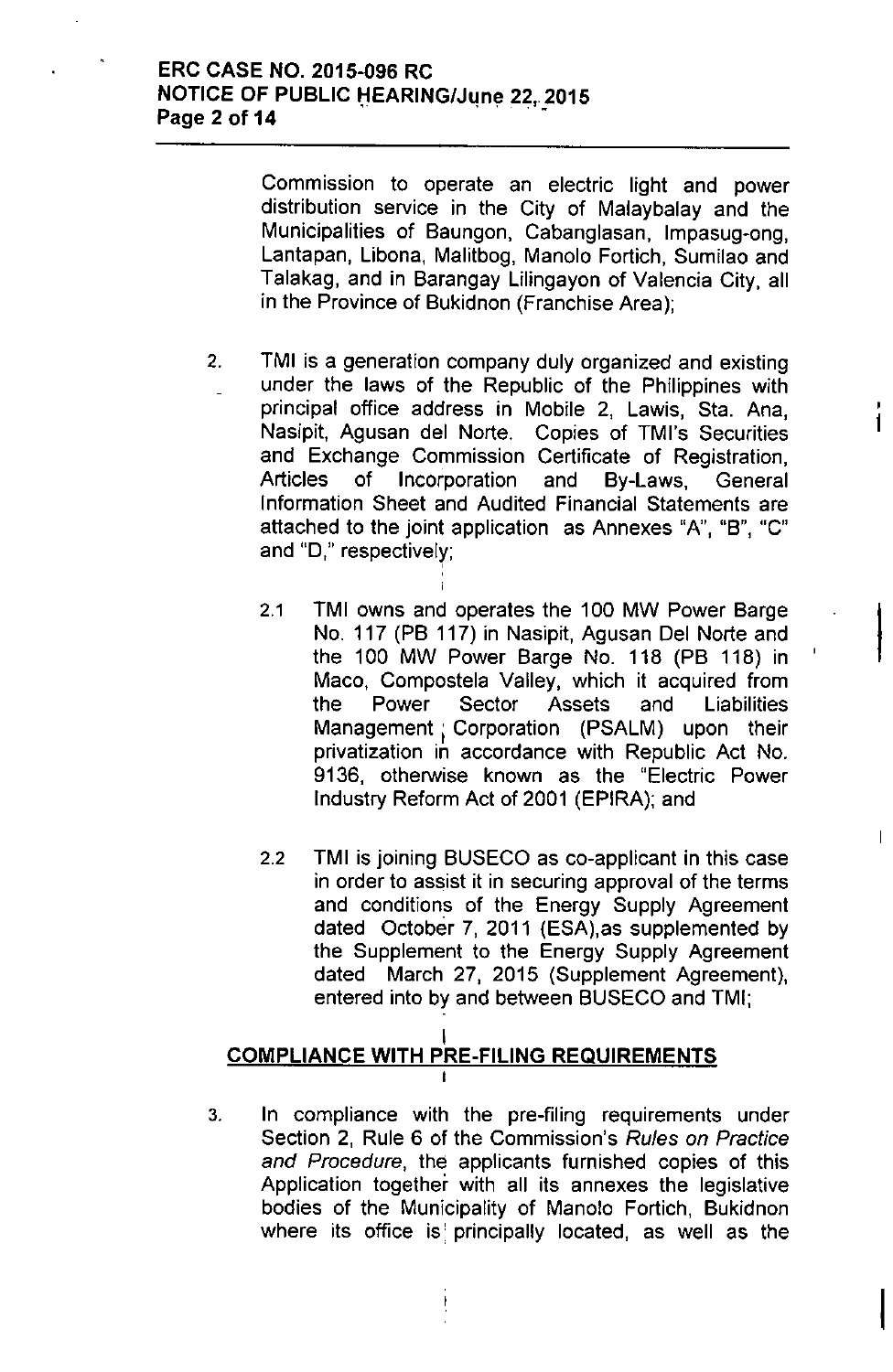Provincial Board of the Province of Bukidnon, as evidenced by the certifications issued by the Legislative Bodies aforementioned, herewith attached as Annex "E";

4. Further, said applicants have caused the publication of the instant Application in the Gold Star Daily, a newspaper of general circulation in the franchise area of BUSECO, as evidenced by the *Affidavit of Publication* executed by the Editor, and original copy of the issue showing the published application, copies of which are attached hereto as Annexes "F" and "G", respectively;

### NATURE OF THE APPLICATION

5. The instant joint application seeks approval by the Commission of the ESA, as supplemented by the Supplement Agreement, entered into by and between BUSECO and TMI, pursuant to Rule 20 (B) of the Commission's Rule's of Practice and Procedure (ERC Rules).

Copies of the ESA and the Supplement Agreement are attached to the joint application as Annexes "H" and "I", respectively;

# **STATEMENT OF FACTS**

- 6. BUSECO currently sources its electricity requirements from the Power Sector Assets and Liabilities Management Corporation (PSALM), and the remainder from FDC MISAMIS Power Corporation and TMI.
	- 6.1 On March 5, 2012, BUSECO entered into an ESA with TMI for the supply of 5 MW for a term of three (3) years from Effective Date (Original Term). The ESA was approved by the Commission in a Decision dated 26 November 2012 in ERC Case No. 2012-057 RC, with the following applicable rates:

I

 $\mathbf{I}$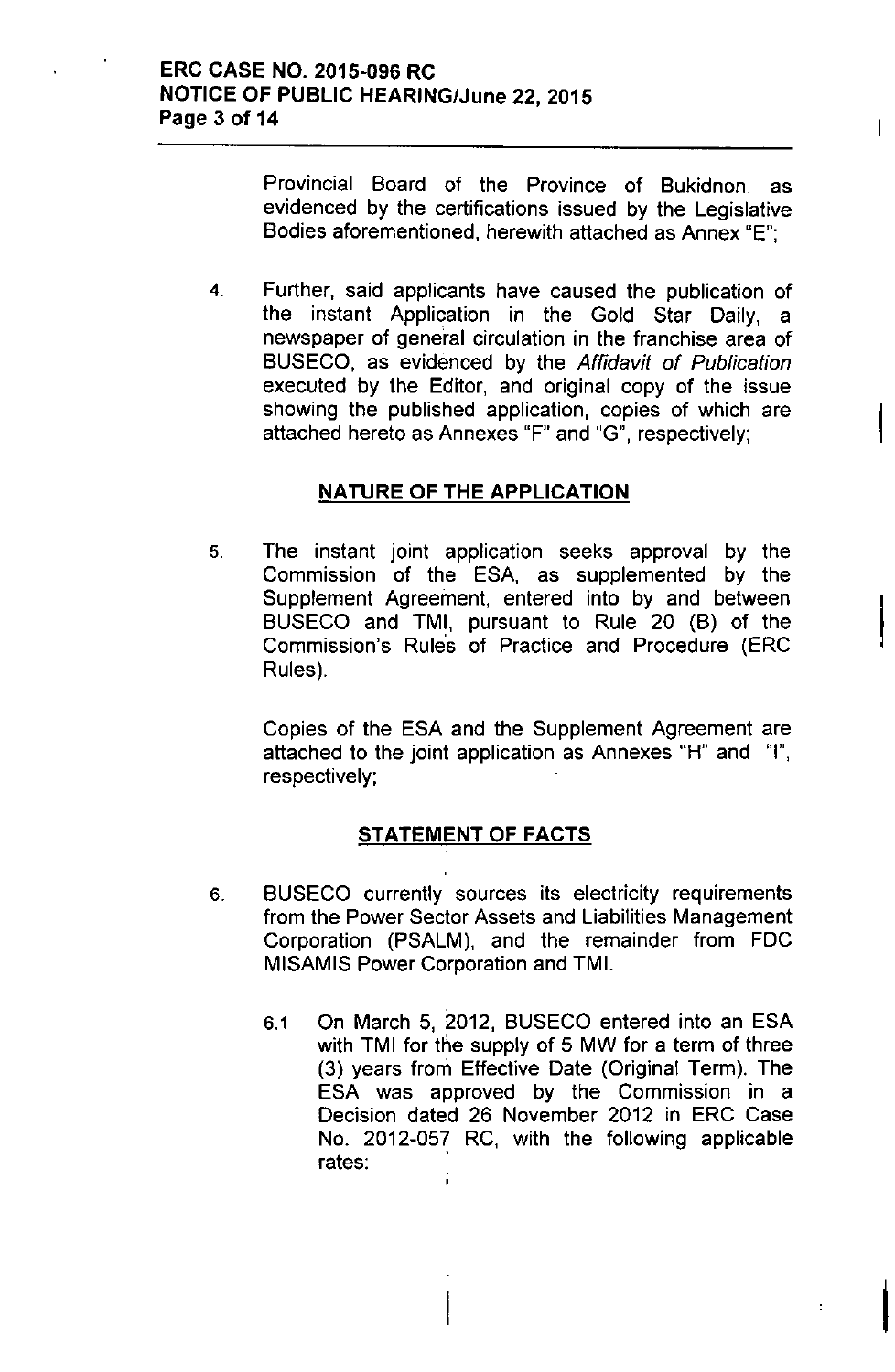## ERC CASE NO. 2015-096 RC **NOTICE OF PUBLIC HEARING/June 22, 2015** Page 4 of 14

| <b>Cost Component</b>                 | <b>Approved Rates</b>                                                                                                                                                                                                    |     |  |  |
|---------------------------------------|--------------------------------------------------------------------------------------------------------------------------------------------------------------------------------------------------------------------------|-----|--|--|
| Fee<br>Capacity                       | 2012                                                                                                                                                                                                                     | 278 |  |  |
| (PhP/kW/month)                        | 2013                                                                                                                                                                                                                     | 296 |  |  |
|                                       | 2014                                                                                                                                                                                                                     | 323 |  |  |
|                                       | 2015                                                                                                                                                                                                                     | 305 |  |  |
| Fixed<br>O&M<br>Fee<br>(PhP/kW/month) | 239                                                                                                                                                                                                                      |     |  |  |
| Energy Fee (PhP/kWh)                  | 0.14864                                                                                                                                                                                                                  |     |  |  |
| <b>Fuel and Lube Oil Rate</b>         | thru cost based<br>Pass<br>fuel<br>on<br>consumption rates of 0.2358 liter/kWh<br>or actual, whichever is lower, for Heavy<br>Fuel Oil (HFO) and 0.0024 liter/kWh or<br>actual, whichever is lower, for Lube Oil<br>(LO) |     |  |  |

6.2 Details of BUSECO's other ERC approved supply contracts are as follows:

| <b>SUPPLIER</b>    | <b>CONTRACT</b><br><b>CAPACITY</b> | <b>DATE OF</b><br><b>EXECUTION OF</b><br><b>SUPPLY</b><br><b>CONTRACT</b> | TERM     |
|--------------------|------------------------------------|---------------------------------------------------------------------------|----------|
| <b>PSALM</b>       | 6 MW (Depends<br>on Availability)  | 26 December<br>2012                                                       | 4 years  |
| <b>FDC MISAMIS</b> | <b>10 MW</b>                       | 26 December<br>2015                                                       | 2 years  |
| TSI                | 2MW                                | 2015                                                                      | 25 years |

- 7. It is expected that the energy requirements of BUSECO's customers will significantly increase in the next few years as demonstrated by BUSECO's Distribution Development Plan (DDP), and Historical and Forecasted Load Data, which is hereto attached as Annexes "J" and "K", respectively;
- , 8. The expiration of the Contract for the Supply of Electric Energy with PSALM, as well as the projected increase in the energy requirements of BUSECO's customers will result in a shortage of the energy available to it and its customers; .
- 9. On March 25, 2015, BUSECO and TMI executed the Supplement Agreement extending the term of the ESA for an additional period of three (3) years from the expiration

|<br>|<br>|

Ł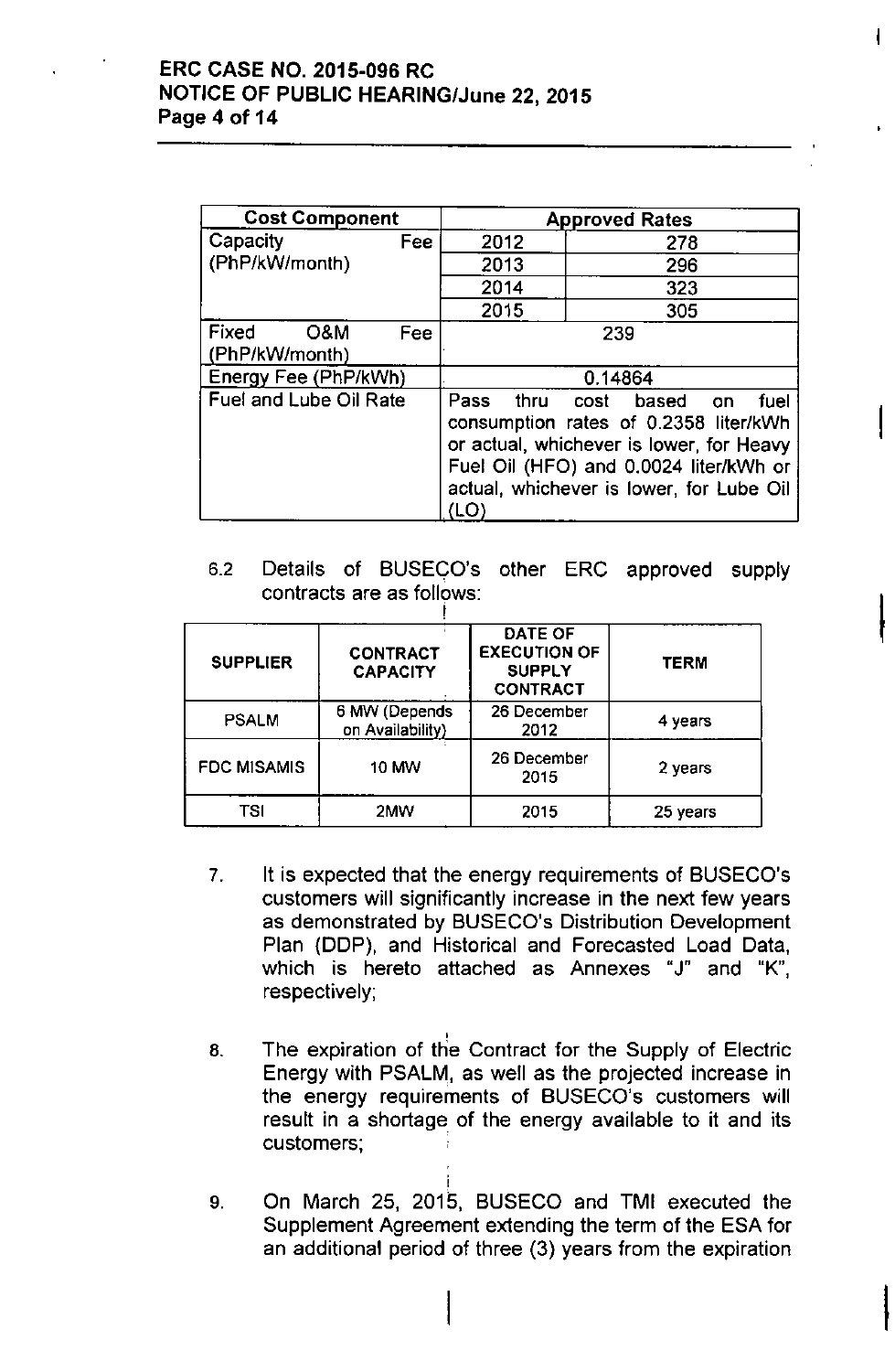of the term (Additional Term) and stipulating the rights and obligations of the Parties during the Additional Term, which shall be under the same terms and conditions of the ESA, subject to salient provisions described below. Copies of the Board Resolutions attesting to the authority of BUSECO to enter into the Supplement Agreement is attached as Annexes "L" and "L-1'",

# SALIENT PROVISIONS OF THE ESA AS SUPPLEMENTED BY THE SUPPLEMENT AGREEMENT

- 10.Additional Term. The Supplement to the ESA provides that the ESA shall remain in force for an additional period of three (3) years from the expiration of the Original Term, commencing on May 18, 2015 and shall terminate on May 18 , 2018 unless either Party sends a written notice of pre-termination to the other Party at least sixty (60) days prior to the end of each contract year. The Supplement to the ESA further provides that it may be terminated effective on the Operations Effective Date defined in the Energy Supply Agreement between BUSECO and Therma South, Inc. ("TSI") covering the supply of power from the coal-fired power plant of TSI or, if Operations Effective Date of the power plant of TSI has not yet occurred by the end of the Additional Term, the ESA shall be automatically renewed on a year-to-year basis, unless earlier terminated in accordance with the provisions of the ESA. Upon expiration of the Additional Term, and any extensions thereof, the Parties may agree to further extend the term of the Agreement under the same terms and conditions of the ESA, as supplemented by the Supplement Agreement;
- 11. Electricity Fees. Beginning on the expiration of the Original Term, the Electricity Fees shall be computed based on the following values:

I

|             |              | 2014    | 2015    | 2016    | 2017    | 2018    |
|-------------|--------------|---------|---------|---------|---------|---------|
| CF          | PhP/kW/mo    | 323     | 305     | 287     | 268     | 250     |
| <b>FOM</b>  | PhP/kW/mo    | 314     | 314     | 314     | 314     | 314     |
| EF          | PhP/kWh      | 0.15245 | 0.15245 | 0.15245 | 0.15245 | 0.15245 |
| <b>HFCR</b> | <b>L/kWh</b> | 0.23580 | 0.23580 | 0.23580 | 0.23580 | 0.23580 |
| LOCR        | L/kWh        | 0.00240 | 0.00240 | 0.00240 | 0.00240 | 0.00240 |

Ť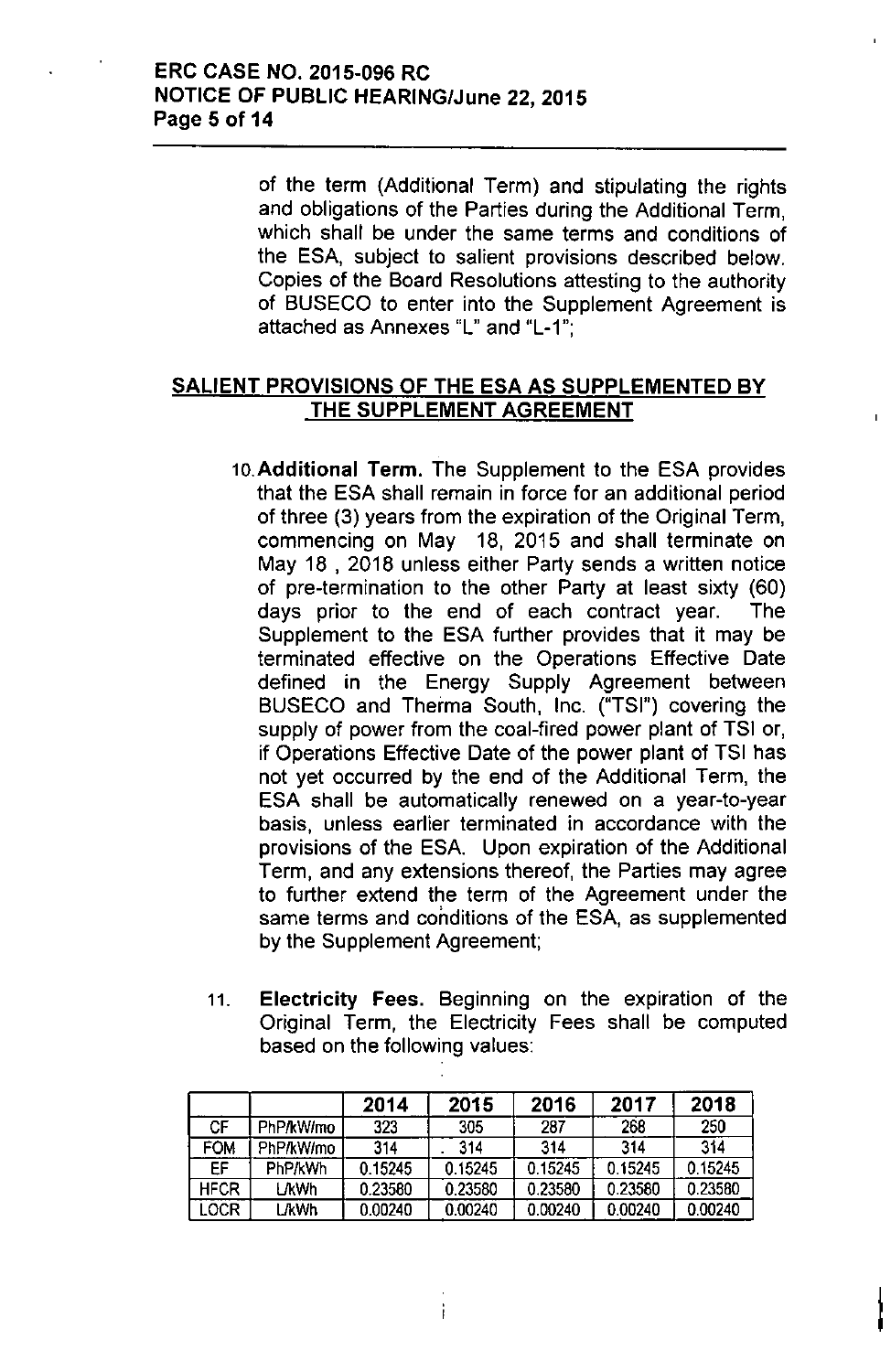11.1 The formula for FC in item 2 (Contract Energy Fee per month) of Schedule III (Contract Energy Fee) of the ESA shall be deemed amended to read as follows:<sup>1</sup>

$$
FC = [CF + (FOM)(IF_f)] BC + \left[ \left( \frac{INS}{12} \right) \frac{BC}{TotalBC} \right]
$$

$$
INS = INS_y - INS_1
$$

Where:

 $INS_{y}$  = actual insurance cost for the two barges for the current year

÷

- $INS<sub>1</sub>$  = PhP43,035,782.00 for the two barges, representing insurance cost included in the<br>FOM
- Total BC= Total Billing Capacity for the two barges under the existing energy supply agreements and existing ancillary service procurement agreements
- 11.2 Hence, the formula for Contract Energy Fee per Month as provided in the ESA shall be:<sup>2</sup>

 $CEF = FC + VC$ 

$$
FC = [CF + (FOM)(IF_f)] BC + \left[ \left( \frac{INS}{12} \right) \frac{BC}{TotalBC} \right]
$$

 $VC = \left[ (EF)(IF_v) + FLR \right] ED_m$ 

For calendar month  $m = 1, 2, ...$ , 12

Where:

 $CEF =$ Contract Energy Fee in Php

! I

 $\mathbf{I}$ 

t Supplement Agreement. Section 2.1

<sup>2</sup> Supprement Agreement, Section 2.1<br>
<sup>2</sup> ESA, Schedule III, Item 2, as amended by the Section 2 of the Supplement Agreement.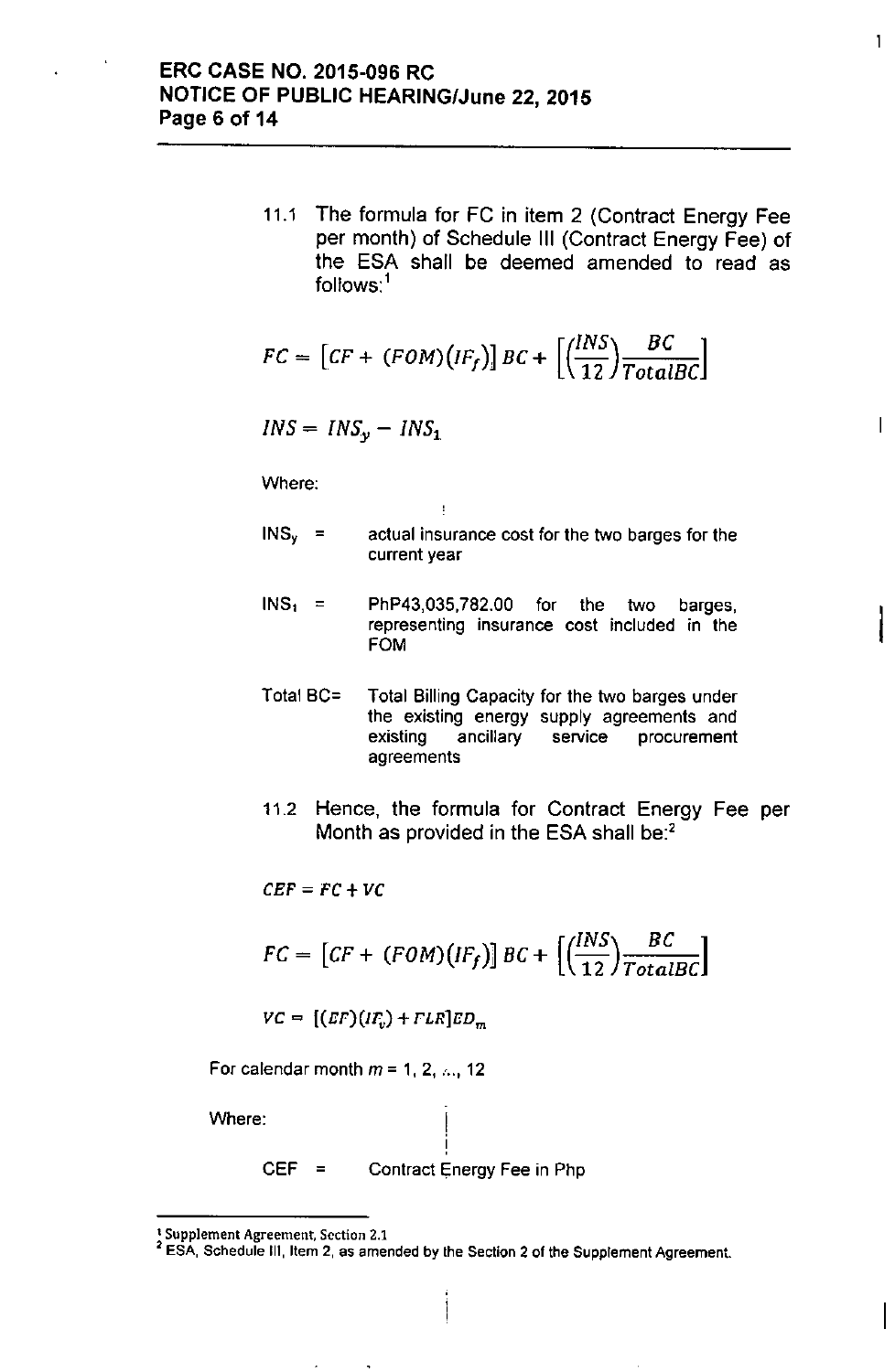### **ERC CASE NO. 2015-096 RC NOTICE OF PUBLIC HEARING/June 22,2015 Page 7 of 14**

| EF         | $=$              | Energy Fee (before adding the applicable VAT) for                                                      |    |  |
|------------|------------------|--------------------------------------------------------------------------------------------------------|----|--|
| FC         | $=$              | the Billing Period in Php/kWh<br>Fixed charge per month in Pesos                                       |    |  |
| VC         | $=$              | Variable charge per month in Pesos                                                                     |    |  |
| CF.        | $\equiv$         | the Capacity fee in Php/kW/month for the current                                                       |    |  |
|            |                  | <b>Contract Year</b>                                                                                   |    |  |
| <b>FOM</b> | Ξ                | Fixed O&M fee in Php/kW/month                                                                          |    |  |
| $IF_f$     | Ξ                | Inflation factor for fixed O&M fee                                                                     |    |  |
| <b>BC</b>  | $\equiv$         | Billing Capacity in kW or 5,000kW                                                                      |    |  |
| INS.       | $\equiv$         | $INS_{\gamma}$ - INS <sub>1</sub>                                                                      |    |  |
|            |                  |                                                                                                        |    |  |
|            |                  |                                                                                                        |    |  |
|            | Where:           |                                                                                                        |    |  |
|            |                  |                                                                                                        |    |  |
|            | $INS_{\gamma}$ = | actual insurance cost for the two barges for the                                                       |    |  |
|            |                  | current year                                                                                           |    |  |
|            | INS <sub>1</sub> | PhP43,035,782.00<br>for the<br>two<br>$\equiv$<br>barges,                                              |    |  |
|            |                  | representing insurance cost included in the                                                            |    |  |
|            |                  | FOM                                                                                                    |    |  |
|            |                  |                                                                                                        |    |  |
| $IF_v$     | $\equiv$         |                                                                                                        |    |  |
| TotalBC=   |                  | Inflation factor for Energy Fee<br>Total                                                               | ÷, |  |
|            |                  | <b>Billing</b><br>Capacity for<br>all<br>Energy Supply                                                 |    |  |
|            |                  | Agreements entered into by Supplier which have                                                         |    |  |
|            |                  | achieved effectivity date and for the duration of such                                                 |    |  |
|            |                  | effectivity, as such terms and conditions are defined                                                  |    |  |
| <b>FLR</b> |                  | under the respective Energy Supply Agreements                                                          |    |  |
|            | =<br>$\equiv$    | Fuel oil, lube oil and related fuel rate in Php/kWh                                                    |    |  |
| $ED_m$     |                  | The Sum of the hourly volumes of Contract Energy as                                                    |    |  |
|            |                  | found in the Contract Energy Schedule (or as revised                                                   |    |  |
|            |                  | by the Parties or by MSO/MSO RCC) for the Billing<br>Period primarily associated with calendar month m |    |  |
|            |                  | (for example December 26-January 25 is associated                                                      |    |  |
|            |                  | with January) (and adjusted for transmission losses, if                                                |    |  |
|            |                  |                                                                                                        |    |  |
|            |                  | any, imputed by the transmission service provider if                                                   |    |  |
|            |                  | measured at a meter other than the Generator                                                           |    |  |
|            |                  | Metering Point), in kWh                                                                                |    |  |

I

Ł

I,

 $\parallel$ 

1 The Fixed Charge ("FC") shall be proportionately adjusted if:

- l a. The Contract Energy Delivery days in a Billing Period are less the total number of days in the Billing Period (to adjust to first and last Billing Periods of the EŞA); and
- b. The non-delivery days (or fraction thereof) in any Billing Period caused by Allowed Downtime described under Section 8 of the ESA.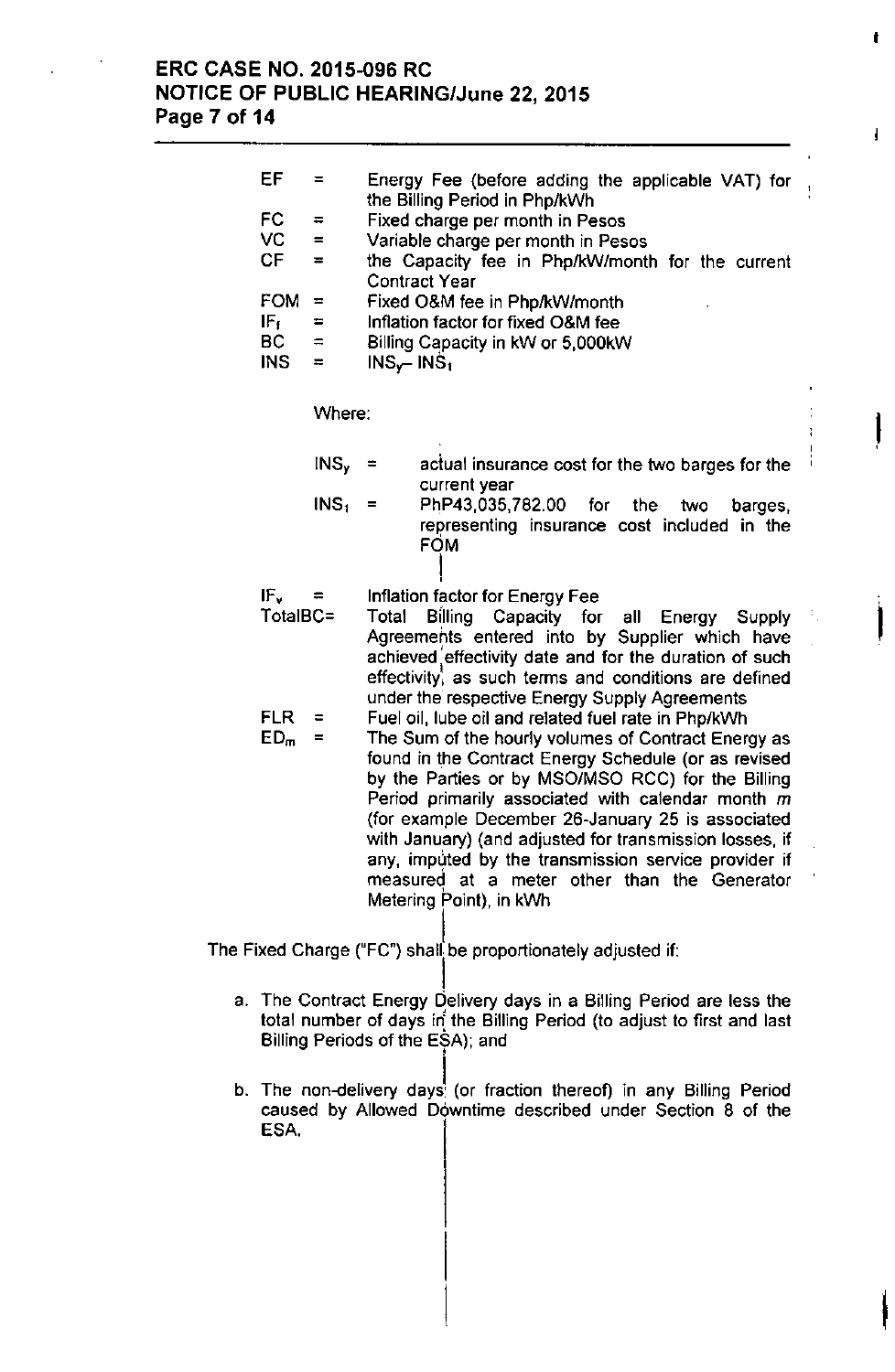### ERC CASE NO. 2015-096 RC NOTICE OF PUBLIC HEARING/June 22, 2015 Page 8 of 14

11.3 Finally, the base indices in Item 3 (Inflation Factor) of Schedule III (Contract Energy Fee) of the ESA shall be deemed amended to read as follows: $3$ 

 $PCPI<sub>b</sub>$  = Philippine CPI of 126.4 as of June 2011

 $UCPI<sub>b</sub> = US CPI of 225.722 as of June 2011$ 

.<br>|  $ECPI<sub>b</sub> = EURO CPI of<sub>1</sub>113.10 as of June 2011$ 

 $JCPI_b = Japan$  CPI of 99.9 as of June 2011

10. Billing Capacity. In the event that TMI is required to reduce its installed capacity in order to remain compliant with Section 45 of the EPIRA, TMI shall have the right to reduce the Billing Capacity of BUSECO to the extent of the reduction required under Section 45 of the EPIRA, provided that, the reduction in the Billing Capacity of BUSECO shall not exceed its pro rata share in the total Billing Capacity of TMI in relation with other off takers of  $TMI<sup>4</sup>$ ,

 $\vert$ 

I

I

- 11. Contract Energy.' Under the ESA, TMI shall make available, on a monthly basis, the capacity of 5 MW, to be delivered in accordance with the Schedule of Contract of Energy under the ESA;
- 12. Additional Energy. TMI may, at its option, make available to BUSECO such energy in excess of the contracted energy ifor which BUSECO shall be liable to pay the Additional Energy Fee consisting of variable and fixed charges pro-rated for the hours of delivery of the additional energy, subject to annual adjustments. The same formula for the Additional Energy Fee Rate under the ESA shall continue to be in effect; I
- I 13. Load Curtailment Adjustment. For Contract Energy subject of load curtailment, BUSECO shall pay the Load Curtailment Adjustment in lieu of the Capacity Fee component of the 'electricity fees. The same formula for ,

ł

<sup>&</sup>lt;sup>3</sup>Supplement Agreement, Section 2.3.

<sup>4</sup> Supplement Agreement. Clause 2.9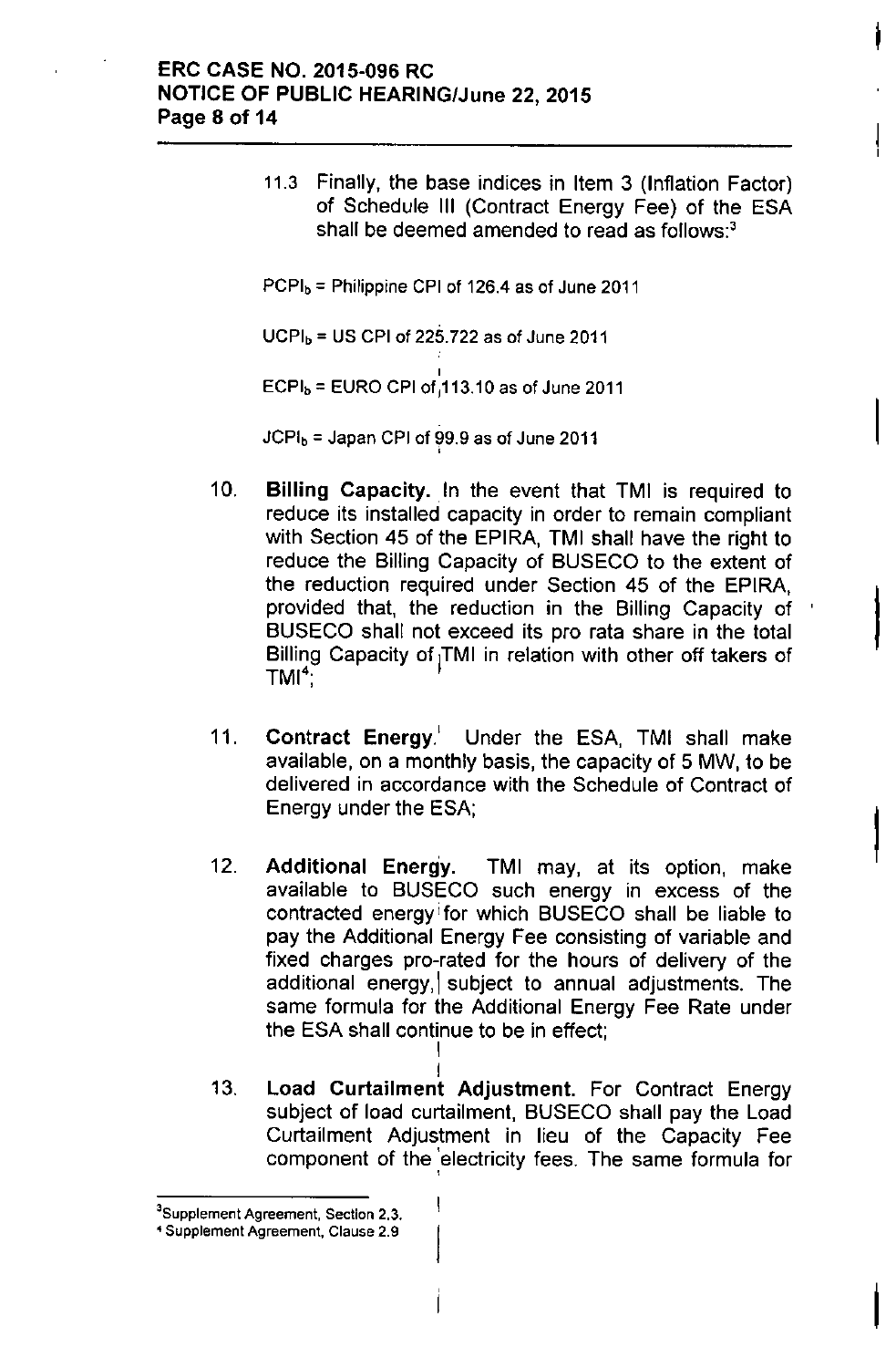the Load Curtailment Adjustment Rate under the ESA shall continue to be in effect;

I

I

14. Replacement Energy. TMI has the option but not the obligation to source replacement or alternative supply from its own back-up facility and/or any third party to supply all or part of the Contract Energy; I

- 15. Security Deposit.<sup>1</sup> No later than thirty (30) days before the commencement of the second  $(2^{nd})$  Contract Year and every year thereafter, BUSECO shall provide TMI a Renewal Security Deposit in the form of a Standby Letter of Credit in an amount equivalent to the estimated average one (1) month Invoice projected for the next twelve (12) months as agreed by TMI and BUSECO or, in case of disagreement, in an amount equal to the highest Invoice issued byj TMI to BUSECO in the twelve (12) months immediately preceding the commencement of such Contract Year:<sup>5</sup>
- Costs. 16. Application Costs. The Supplement Agreement provides that BUSECO shall bear the costs of all filing fees, costs of publication, legal fees and similar costs arising from the preparation and filing of the instant application;
- 17. The extension of the Contract Term under the Supplement Agreement and the implementation thereof will redound to the benefit of BUSECO's consumers which may otherwise be forced to bear the cost of 5 MW purchased from the Interim Mindanao Electricity Market (IMEM) or to suffer a corresponding amount of brownouts. In undertaking the extension of the ESA under the Supplement to the ESA, BUSECO seeks to comply with its obligation of providing stable and continuous power, supply, pursuant to the Department Circular No. DC 2012-03-004 dated March 19, 2012 of the Department of Energy (DOE); |<br>|

 $^5$ ESA, Clause 6.1.2, as amended by Section 2.4 of the Supplemental Agreement.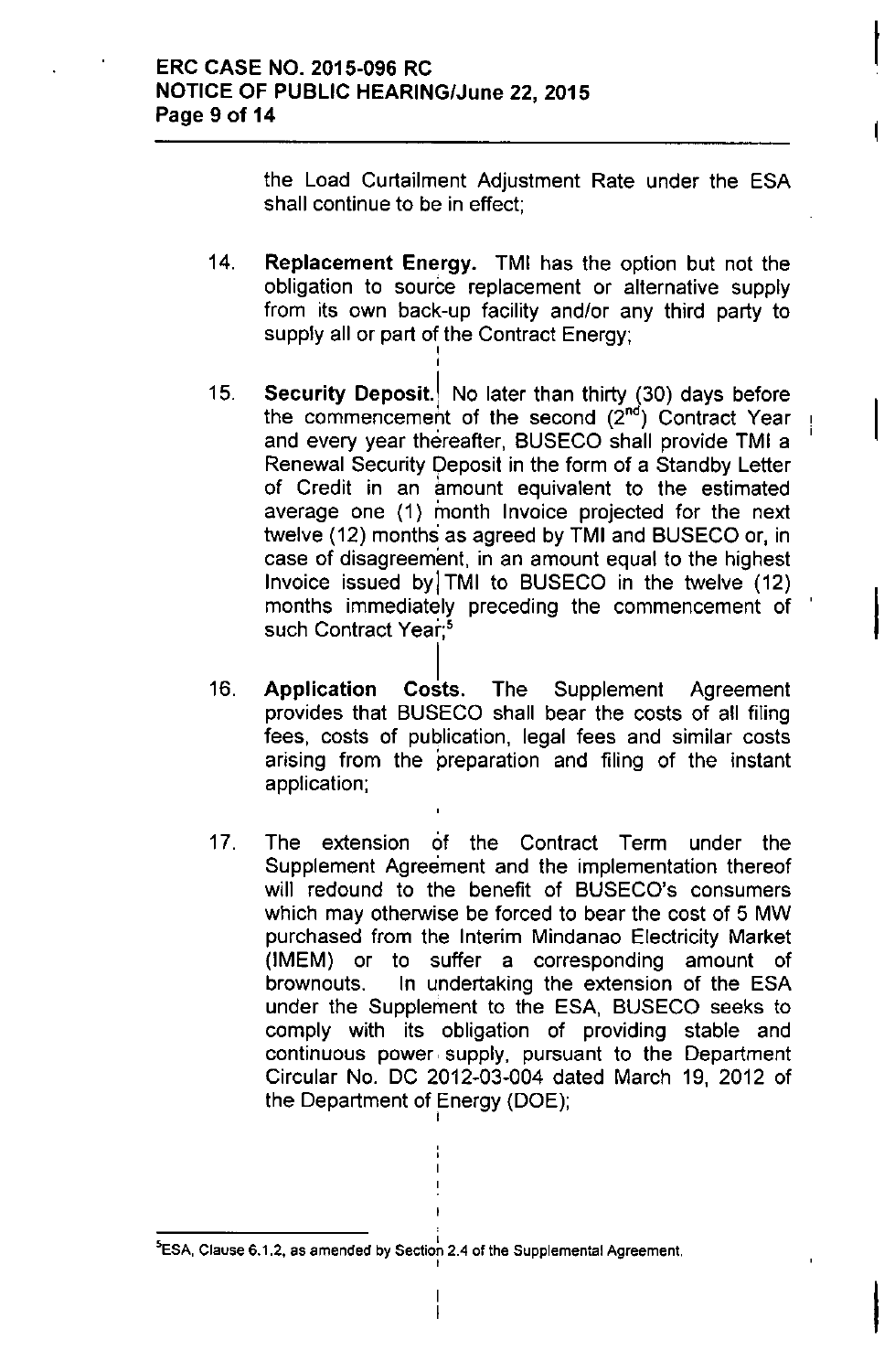### ERC CASE NO. 2015-096 RC NOTICE OF PUBLIC HEARING/June 22, 2015 Page 10 of 14

#### SUBMISSIONS

- 18. In support of the instant application and in compliance with Rule 20 (B) of the ERC Rules of Practice and Procedure, it submits the following additional documents:
	- ; a. Board of Investments (BOI) Certificate of Registration lof TMI (Annex "M" of the joint application);

I

ì.

I

- b. Environmental Compliance Certificate (ECC) issued by the Department of Environment and Natural Resources (DENR) to TMI (Annex "N" of the joint application);
- c. Certification by the National Grid Corporation of the Philippines (NGCP) (Annex "0" of the joint application);
- d. Certificate of Compliance (COC) issued by the Energy Regulatory Commission (ERC) to TMI (Annex "P" of the joint application);
- e. Relevant Technical and Economic Characteristics of TMI's Power Barges (Annex "Q" of the joint application); I
- f. Sources of Funds/Financial Plans (Annex "R" of the joint application);
- g. Purchased Power Rate (Annex "S" of the joint application); !
- h. Cash Flow (Annex "T" of the joint application);
- i. Financial Model (Annex "U");
- J. Fuel Procurement Process of TMI (Annex "V' of the joint application);
- k. Letter from BUSECO to the NGCP regarding their Transmission Service Agreement (Annex "W" of the joint application); and
- I. Procurement<sup>!</sup> Process of BUSECO (Annex "X" of the joint application);
- I 19. In further compliance with the requirements of the Commission, they considered BUSECO's supply , scenario. The Rate Impact Simulation based on these considerations is attached to the joint application as Annex "Y" and may be summarized as follows: I

|<br>|<br>!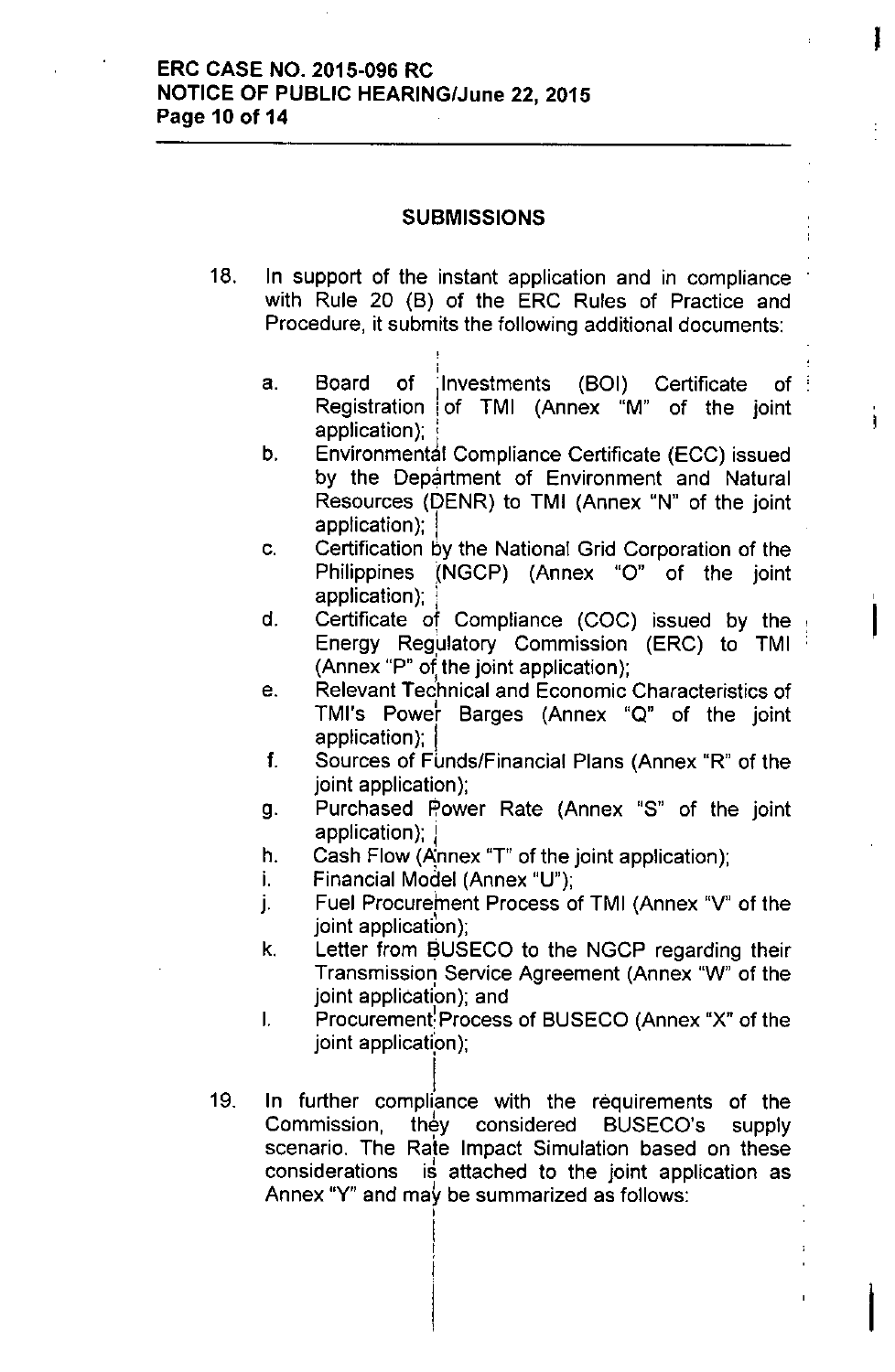| BUSECO's Existing Generation         |                            |
|--------------------------------------|----------------------------|
| l Rate with TMI                      | Php 4.7277 /kWh            |
| <b>BUSECO's Generation Rate Upon</b> |                            |
| Renewal of TMI                       | 4.7593 /kWh                |
| <b>Rate Impact</b>                   | Php0.0316/kWh <sup>6</sup> |

I

Ł

; I

 $\mathbf{I}$  $\ddot{\phantom{a}}$ 

I

**!** 

I

 $\mathsf{I}$ 

# MOTIONS FOR PROVISIONAL AUTHORITY AND CONFIDENTIAL TREATMENT OF INFORMATION

I

- 20. i They move for the issuance of a provisional approval of the Supplement Agreement, pending trial on the merits thereof, upon the following reasons:
	- a. Mindanao Power Crisis. The power shortage in Mindanao has remained a critical problem for BUSECO. which continues to suffer rotating brownouts in the grid, with each outage lasting three to four (3-4) hours. A bilateral contract, such as the Supplement Agreement, will significantly aid BUSECO in minimizing the rotating brownouts in its franchise area to one to two (1-2) hours as well as limit the debilitating impact these outages have upon the local economy;
	- b. Insufficiency of NPC/PSALM Supply. The reduction of the NPC/PSALM CSEE capacity from BUSECO's portfolio renders imperative a bilateral supply contract to answer for the equivalent capacity, lest BUSECO be compelled to resort to the unpredictable and expectedly higher prices in the IMEM o'r worse, be curtailed for insufficient contracted papacity. Copies of the PSALM certification of insufficiency of supply and the letter of PSALM manifesting reduction of BUSECO CSEE are attached hereto as Annexes "z" and "AA", respectively; and

<sup>,</sup> The Applicants note that if the PSA between TMI and BUSECO is not renewed and taking into consideration the reduced contracted capacity with NPC/PSALM, the BUSECO's member-consumer, and customers will be exposed to constant brownouts lasting for three to four (3-4) hours each.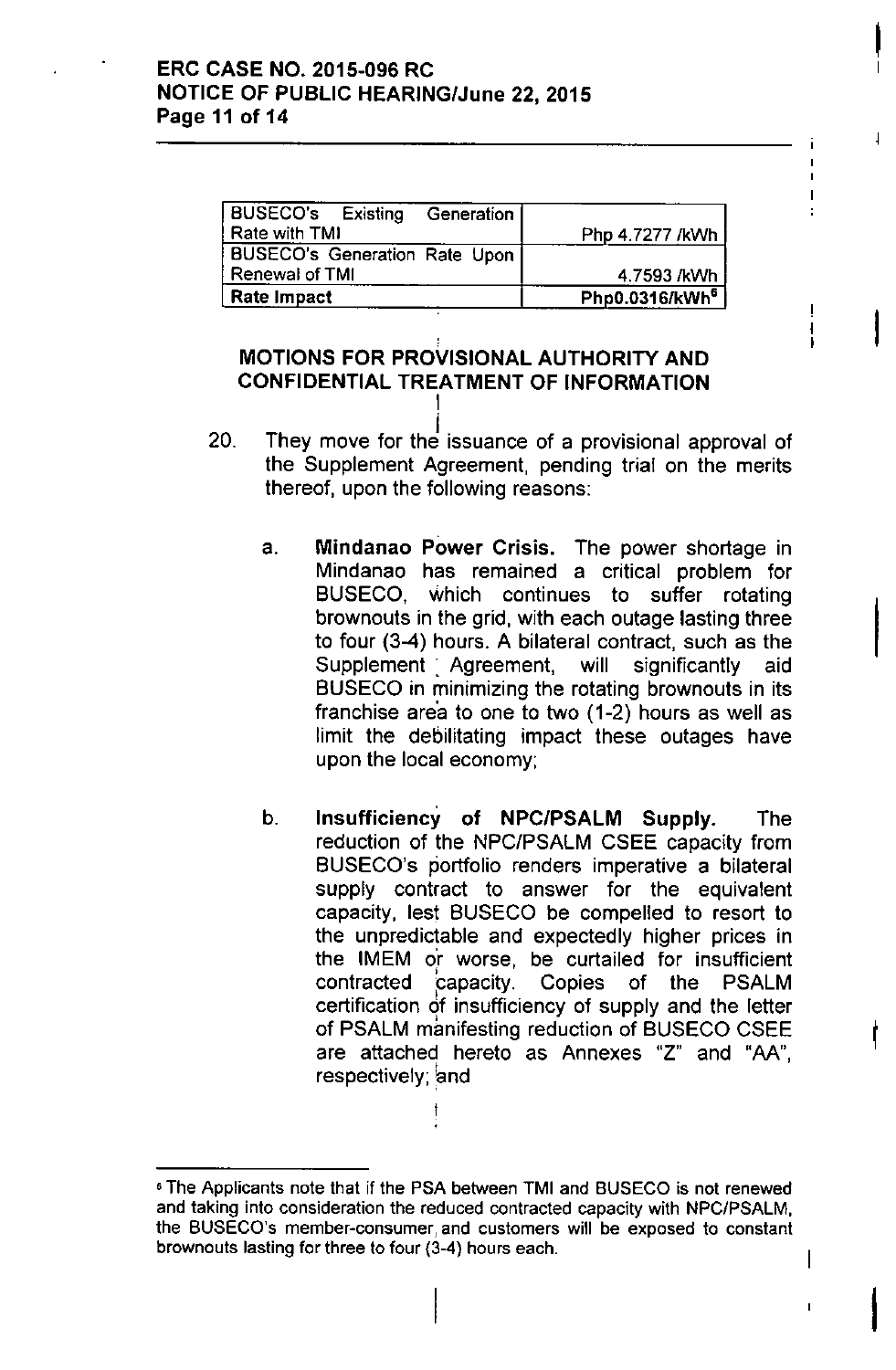# ERC CASE NO. 2015-096 RC NOTICE OF PUBLIC HEARING/June 22, 2015 Page 12 of 14

c. Continuing Demand Growth. As illustrated in its DDP, BUSECO is expecting a growth in the total demand of its end-users so that, coupled with reduction of the NPC/PSALM capacity, there is a wide supply gap that urgently needs to be filled. Without the Supplement Agreement, BUSECO will be incapable of satisfying the electricity requirements of its end-users who must be forced to suffer brownouts resulting from its curtailment;

**|**<br>!

I

- 21. Considering the foregoing, they request the Commission for the provisional approval of the ESA, as supplemented by the Supplement Agreement to enable BUSECO to draw under the said agreement. This will avoid the power interruptions which have caused irreversible losses upon economic productivity within its franchise area. The Affidavit in support of the prayer for the issuance of Provisional Authority is attached to the joint application as Annex "BB"; ;<br>|
- I 22. Under Section 13 of the ESA, each Party undertook to keep in strict confidence and not to disclose to any third party any and all. Confidential Information of the other Party;
- 23. Under Rule 4 of the ERC Rules, the Commission may, upon request of a party and determination of the existence of conditions which would warrant such remedy, treat certain information submitted to it as confidential. Pursuant to its undertaking. BUSECO and TMI move that Annexes "R", "S", "T", "U<sup>w</sup>, and "V" not be disclosed and be' treated as confidential documents in accordance with  $\beta$  Rule 4 of the ERC Rules and accordingly, not be disclosed to persons other than the officers and staff of the Commission, as necessary. These documents 'contain certain non-public information, data and calculations involving business operations and financial trade secrets reflecting TMl's investment and business calculations;
- 24. They submitted one (1) copy of Annexes "R", "S", "T", "U" and "V" in a sealed envelope, with the envelope and each page of the document stamped with the word "Confidential"; and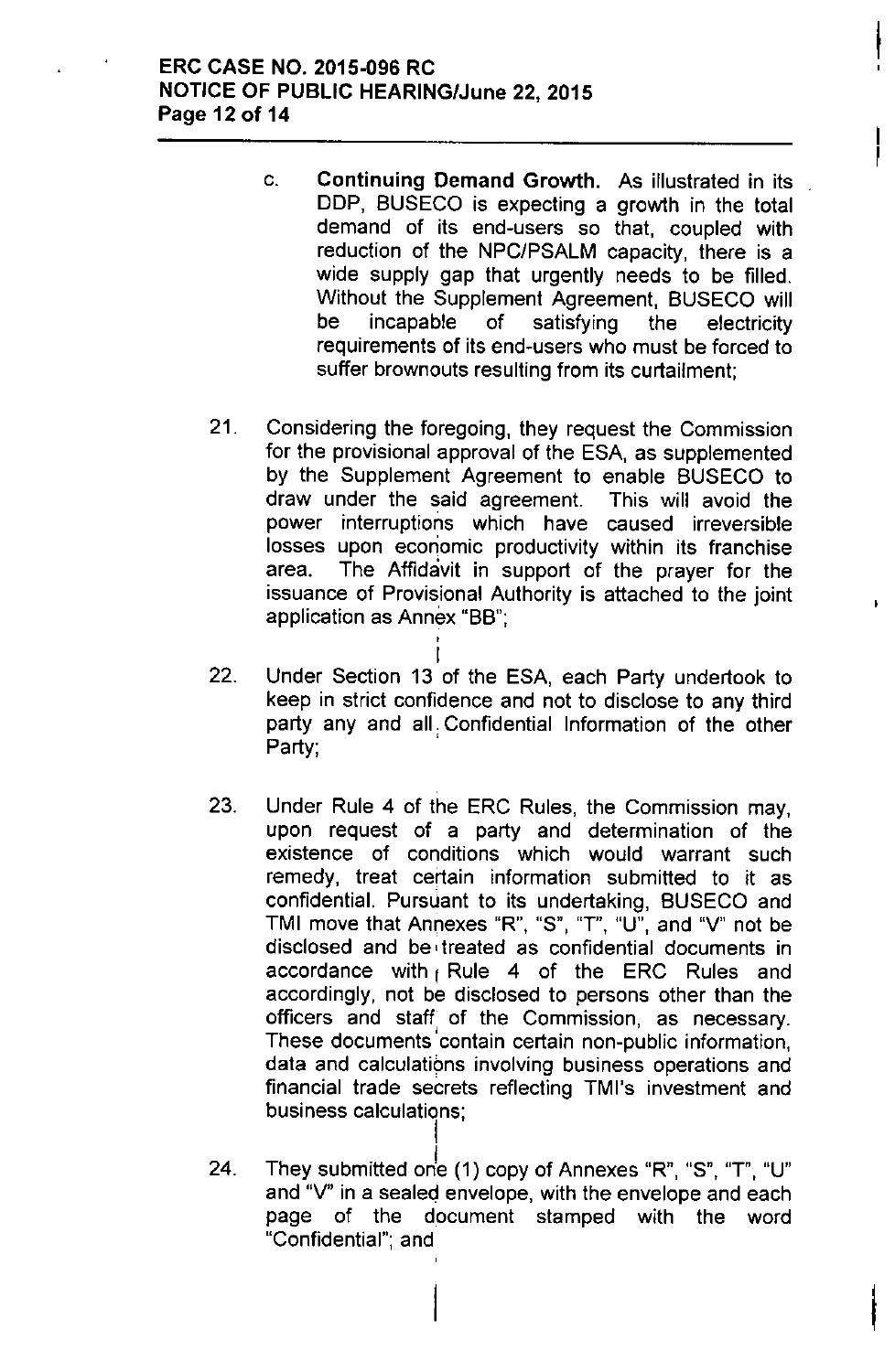- 25. They pray that the Commission:
	- a. Issue an Order treating Annexes "R", "S", "T", "U", and "V" and the information contained therein as confidential, directing their non-disclosure to persons other than the officers and staff of the Commission, pursuant to Rule 4 of the ERC Rules, and prescribing the guidelines for the protection thereof;
	- b. Pending trial on the merits, provisionally approve the ESA, as supplemented by the Supplement Agreement, effective May 18, 2015; and
	- c. After trial on the merits, approve with finality the ESA, as supplemented by the Supplement Agreement, including the rates, Security Deposit and Application Costs which shall be for the account of BUSECO...

The Commission has set the said application for jurisdictional hearing, pre-trial conference, expository presentation and evidentiary hearing on July 23, 2015 (Thursday) at nine 0' clock in the morning (9:00 A.M.) at BUSECO's Principal Office, Poblacion, Manolo Fortich, Bukidnon.

All persons who have an interest in the subject matter of the proceeding may become a party by filing, at least five (5) days prior to the initial hearing and subject to the requirements in the ERC's Rules of Practice and Procedure, a verified petition with the Commission giving the docket number and title of the proceeding and stating: (1) the petitioner's name and address; (2) the nature of petitioner's interest in the subject matter of the proceeding, and the way and manner in which such interest is affected by the issues involved in the proceeding; and (3) a statement of the relief desired.

All other persons who may want their views known to the Commission with respect to the subject matter of the proceeding may file their opposition to the application or comment thereon at any stage of the proceeding before the applicants conclude the presentation of their evidence. No particular form of opposition or